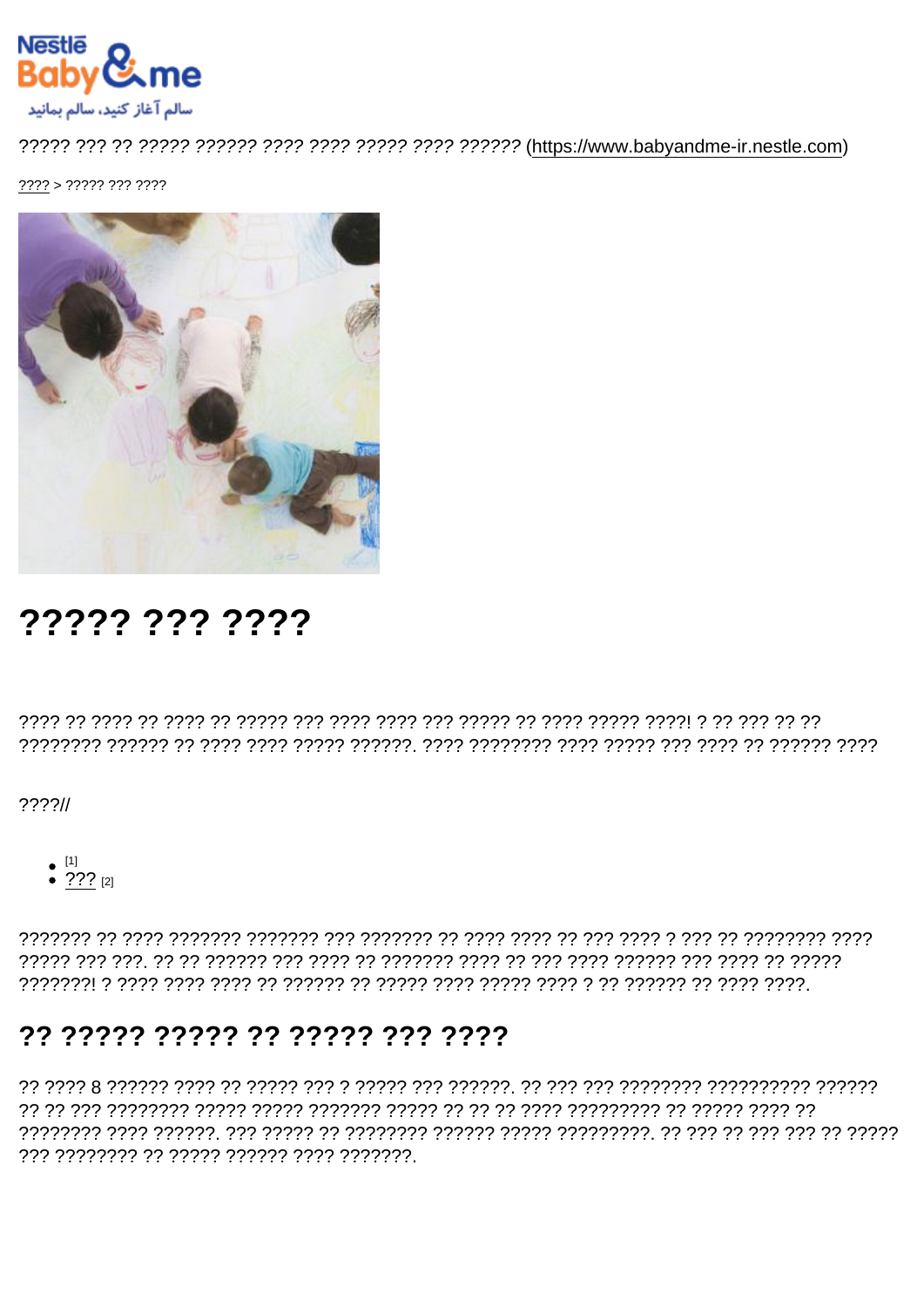?????? ?? ??? ??????? «??», ????? ??? ?? ??? ????.

### 

רְרְרְרָךְ רְרָךְ רְרָרְרָ רְרָךְ, רְרָךְ רְרָךְ רְרָרְרָךְ רְרָרָךְ רְרָרְךָ רְרָרְרָךְ רְרָרְרָךְ רְרָרְרָךָ רְרָרְרָךָ הַלְרָרָךְ בְּרִרְרָךְ הַלְרָרָה הַלְרָרָה הַלְרָרָה הַלְרָרָה הַלְר רְרְרְיָן רְרִרְרָ רְרִרְרָ רְרִרְרְרְרָרָ רֹךְ רִרְרָרָ רִרְרְרִרְרָ רִרְרְרְרָרָ רְרִרְרָ רְרִרְרָ רְרָרָךְ רְרִרְרָךְ בְּרִרְרָךְ בְּרִרְרָךְ בְּרִרְרָ 777777777 777 77777

#### 777777 7 77777777 777 777771

??? ?? ??? [4] ???? ??????.

#### ??????

#### 

ררך רורך דרך הרוביך רובין דרך לך רך הרובין רוב דרך רך רך לרוב רוב רך רב רוב רך רוב רובן רוב הרובין רובין 222222»I